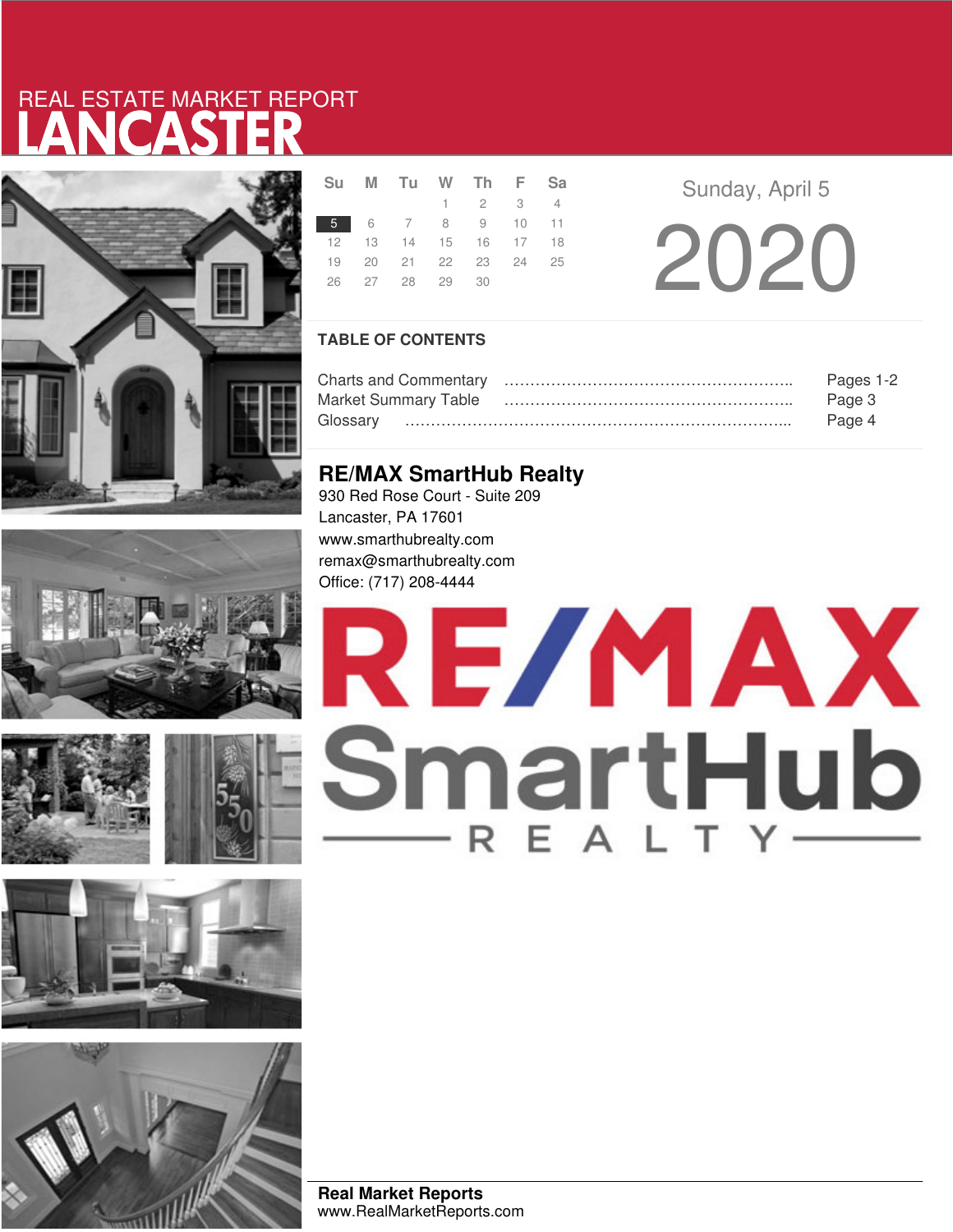

Sunday, April 5, 2020

# RE/MAX SmartHub Realty remax@smarthubrealty.com

Office: (717) 208-4444

at the real estate market. Currently there are 659 sales pending in the market overall, leaving 770 listings still for sale. The resulting pending ratio is 46.1% (659 divided by 1,429). So you might be asking yourself, that's great... but what exactly does it mean? I'm glad you asked! *Let's take a look*

The pending ratio indicates the supply & demand of the market. Specifically, a high ratio means that listings are in demand and quickly going to contract. Alternatively, a low ratio means there are not enough qualified buyers for the existing supply.

**"Current inventory is described as active."**

Taking a closer look, we notice that the \$200K - \$250K price range has a relatively large number of contracts pending sale.

We also notice that the \$250K - \$300K price range has a relatively large inventory of properties for sale at 103 listings. The average list price (or asking price) for all properties in this market is \$376,065.





A total of 2737 contracts have closed in the last 6 months with an average sold price of \$235,067. Breaking it down, we notice that the \$200K - \$250K price range contains the highest number of sold listings.

Alternatively, a total of 941 listings have failed to sell in that same period of time. Listings may fail to sell for many reasons such as being priced too high, having been inadequately marketed, the property was in poor condition, or perhaps the owner had second thoughts about selling at this particular time. The \$200K - \$250K price range has the highest number of off-market listings at 149 properties.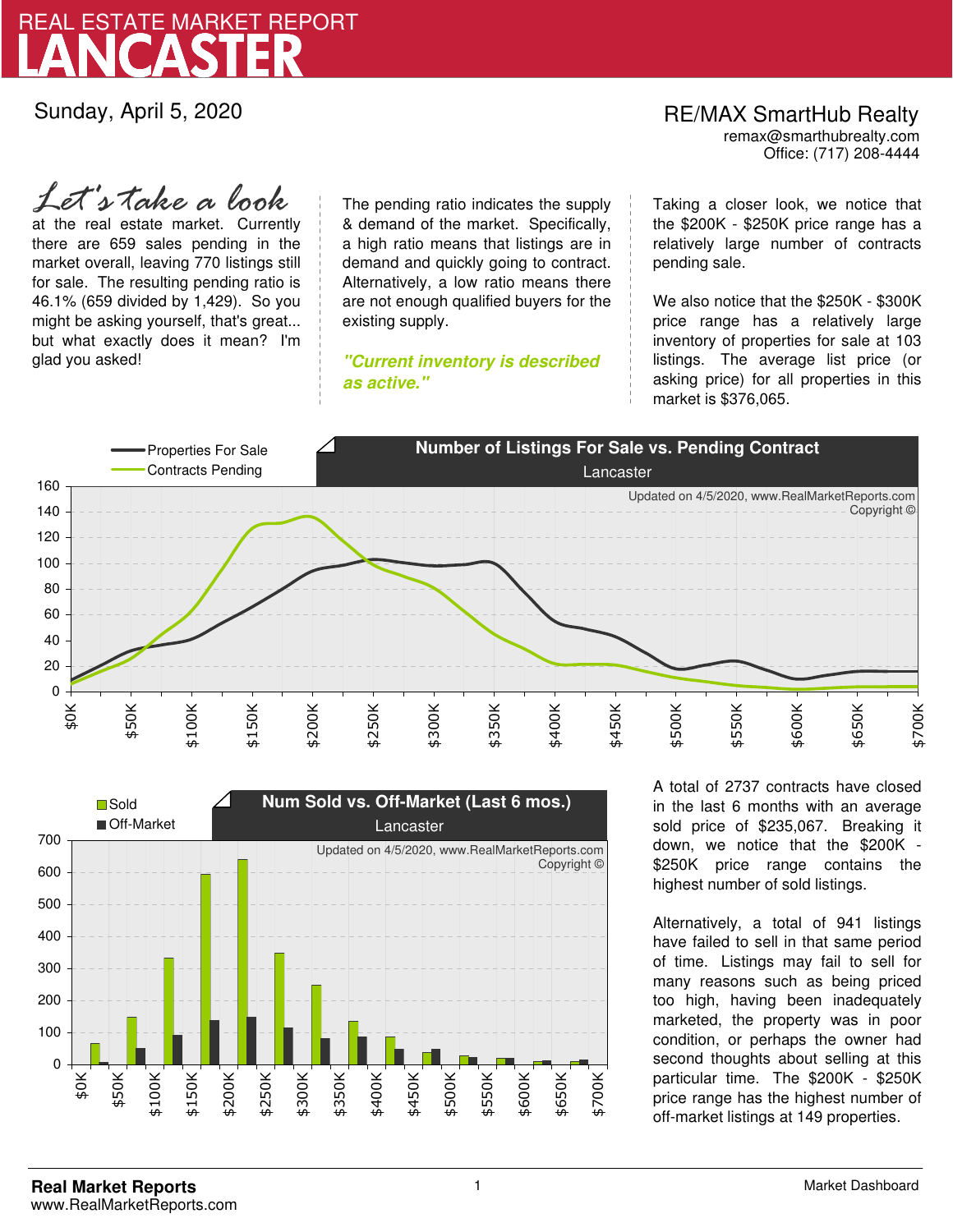# LANCASTER REAL ESTATE MARKET REPORT

Sunday, April 5, 2020

## RE/MAX SmartHub Realty remax@smarthubrealty.com

Office: (717) 208-4444

Looking at the chart to the right, you might be wondering why average days on market (DOM) is important. This is a useful measurement because it can help us to determine whether we are in a buyer's market (indicated by high DOM), or a seller's market (indicated by low DOM). Active listings (properties for sale) have been on the market for an average of 170 days.

Analysis of sold properties for the last six months reveals an average sold price of \$235,067 and 41 days on market. Notice that properties in the \$150K - \$200K price range have sold quickest over the last six months.

The recent history of sales can be seen in the two charts below. The average sold price for the last 30 days was \$244,694 with an average DOM of 48 days.

Since the recent DOM is greater than the average DOM for the last 6 months, it is a negative indicator for demand. It is always important to realize that real estate markets can fluctuate due to many factors, including shifting interest rates, the economy, or seasonal changes.



## **"The average list-to-sales ratio for this area is 95.0%."**

Ratios are simple ways to express the difference between two values such as list price and sold price. In our case, we typically use the list-to-sale ratio to determine the percentage of the final list price that the buyer ultimately paid. It is a very common method to help buyers decide how much to offer on a property.

Analysis of the absorption rate indicates an inventory of 1.7 months based on the last 6 months of sales. This estimate is often used to determine how long it would take to sell off the current inventory of properties if all conditions remained the same. It is significant to mention that this estimate does not take into consideration any additional properties that will come onto the market in the future.



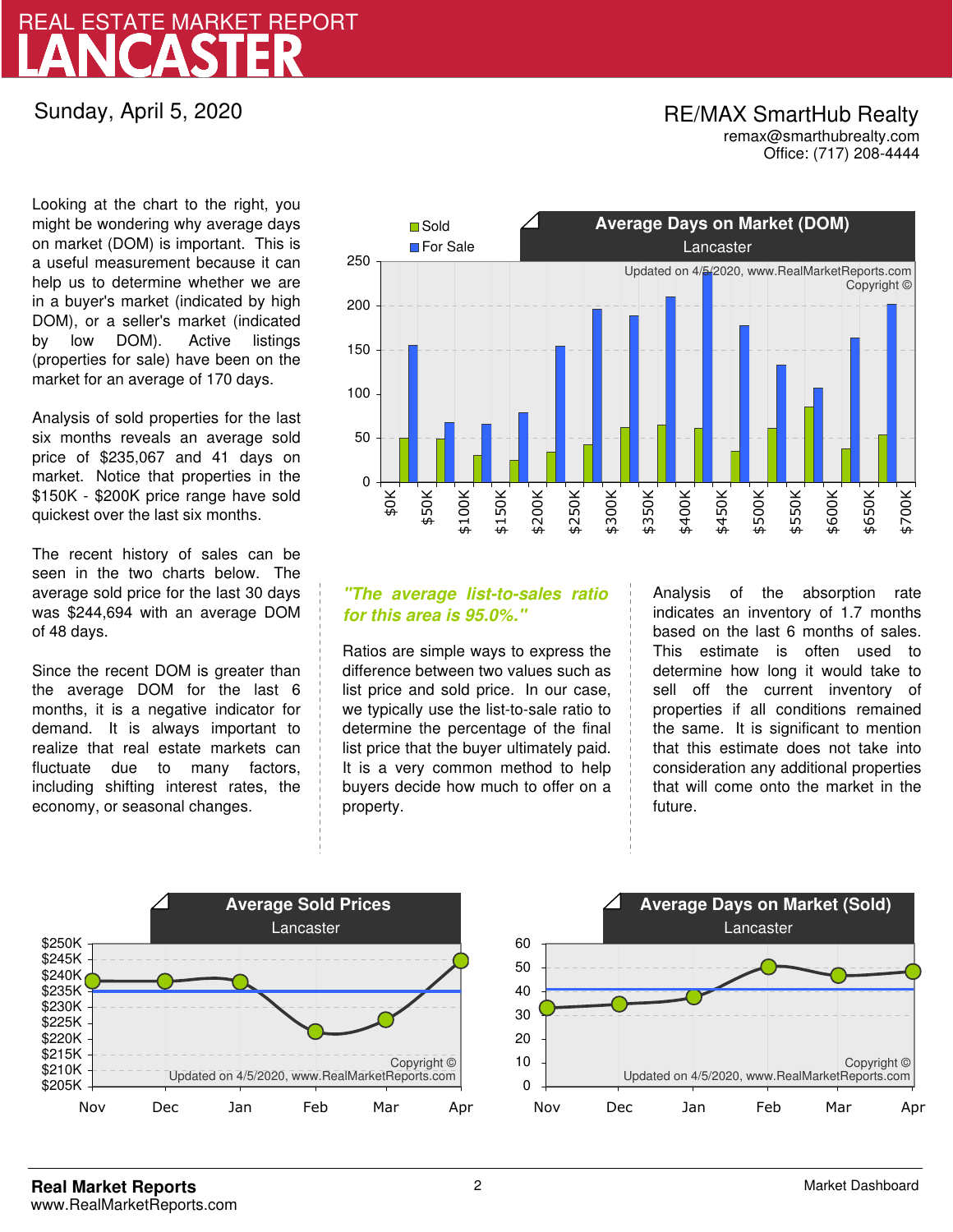# LANCASTER REAL ESTATE MARKET REPORT

Sunday, April 5, 2020

# RE/MAX SmartHub Realty

Office: (717) 208-4444 remax@smarthubrealty.com

|                                    |                    | <b>Contracts Pending [2]</b> |            |                   |                         |         | Off-Market in the Last 6 Months [3] |              |            |                   |                   | <b>Absorption Rate</b> |  |              |      |
|------------------------------------|--------------------|------------------------------|------------|-------------------|-------------------------|---------|-------------------------------------|--------------|------------|-------------------|-------------------|------------------------|--|--------------|------|
|                                    |                    | For Sale <sup>[1]</sup>      |            |                   |                         |         | Sold in the Last 6 Months [4]       |              |            |                   |                   |                        |  |              |      |
|                                    | <b>Price Range</b> | Total                        | Avg        | Avg               | Total                   | Pending | <b>Total</b>                        | <b>Total</b> | Avg        | Avg Orig          | Avg               | Avg                    |  | List to      | Mos. |
| Min.                               | Max.               | <b>Num</b>                   | <b>DOM</b> | <b>List Price</b> | <b>Num</b>              | Ratio   | <b>Num</b>                          | <b>Num</b>   | <b>DOM</b> | <b>List Price</b> | <b>List Price</b> | <b>Sold Price</b>      |  | <b>Sales</b> |      |
| \$0                                | \$49,999           | 9                            | 156        | \$41,067          | $6\phantom{.}6$         | 40.0%   | 9                                   | 67           | 50         | \$34,594          | \$32,256          | \$29,124               |  | 90.3%        | 0.8  |
| \$50,000                           | \$99,999           | 32                           | 68         | \$80,087          | 26                      | 44.8%   | 51                                  | 148          | 50         | \$81,424          | \$78,418          | \$74,214               |  | 94.6%        | 1.3  |
| \$100,000                          | \$149,999          | 41                           | 66         | \$126,644         | 63                      | 60.6%   | 92                                  | 334          | 31         | \$136,179         | \$133,102         | \$129,805              |  | 97.5%        | 0.7  |
| \$150,000                          | \$199,999          | 66                           | 79         | \$178,275         | 127                     | 65.8%   | 139                                 | 595          | 25         | \$178,778         | \$176,995         | \$174,520              |  | 98.6%        | 0.7  |
| \$200,000                          | \$249,999          | 94                           | 155        | \$229,467         | 136                     | 59.1%   | 149                                 | 642          | 35         | \$265,858         | \$259,449         | \$223,331              |  | 86.1%        | 0.9  |
| \$250,000                          | \$299,999          | 103                          | 196        | \$279,245         | 99                      | 49.0%   | 115                                 | 349          | 43         | \$280,584         | \$276,555         | \$272,417              |  | 98.5%        | 1.8  |
| \$300,000                          | \$349,999          | 98                           | 189        | \$328,515         | 81                      | 45.3%   | 82                                  | 250          | 63         | \$342,578         | \$327,270         | \$323,140              |  | 98.7%        | 2.4  |
| \$350,000                          | \$399,999          | 100                          | 211        | \$378,232         | 45                      | 31.0%   | 88                                  | 137          | 65         | \$377,136         | \$375,307         | \$371,535              |  | 99.0%        | 4.4  |
| \$400,000                          | \$449,999          | 55                           | 238        | \$428,012         | 22                      | 28.6%   | 50                                  | 87           | 61         | \$428,733         | \$429,190         | \$421,913              |  | 98.3%        | 3.8  |
| \$450,000                          | \$499,999          | 43                           | 178        | \$477,351         | 21                      | 32.8%   | 50                                  | 38           | 36         | \$483,560         | \$478,263         | \$472,149              |  | 98.7%        | 6.8  |
| \$500,000                          | \$549,999          | 18                           | 134        | \$529,637         | 11                      | 37.9%   | 23                                  | 29           | 61         | \$544,787         | \$538,070         | \$519,837              |  | 96.6%        | 3.7  |
| \$550,000                          | \$599,999          | 24                           | 107        | \$580,651         | 5                       | 17.2%   | 20                                  | 21           | 86         | \$587,325         | \$574,353         | \$573,435              |  | 99.8%        | 6.9  |
| \$600,000                          | \$649,999          | 10                           | 164        | \$636,740         | $\overline{c}$          | 16.7%   | 14                                  | 10           | 38         | \$610,846         | \$610,436         | \$621,157              |  | 101.8%       | 6.0  |
| \$650,000                          | \$699,999          | 16                           | 202        | \$679,774         | $\overline{\mathbf{4}}$ | 20.0%   | 17                                  | 10           | 54         | \$710,835         | \$708,825         | \$669,130              |  | 94.4%        | 9.6  |
| \$700,000                          | $+$                | 61                           | 238        | \$1,058,188       | 11                      | 15.3%   | 42                                  | 20           | 135        | \$1,118,660       | \$1,067,505       | \$922,225              |  | 86.4%        | 18.3 |
| <b>Market Summary &gt;&gt;&gt;</b> |                    | 770                          | 170        | \$376,065         | 659                     | 46.1%   | 941                                 | 2,737        | 41         | \$252,663         | \$247,561         | \$235,067              |  | 95.0%        | 1.7  |

Status = [1] ACT; [2] PND; [3] WTH, EXP, CNL; [4] CLS

CountyOrParish = Lancaster

PropertyType = Residential

1

Date Range = 10/06/2019 to 04/05/2020 Data believed to be accurate but not guaranteed.